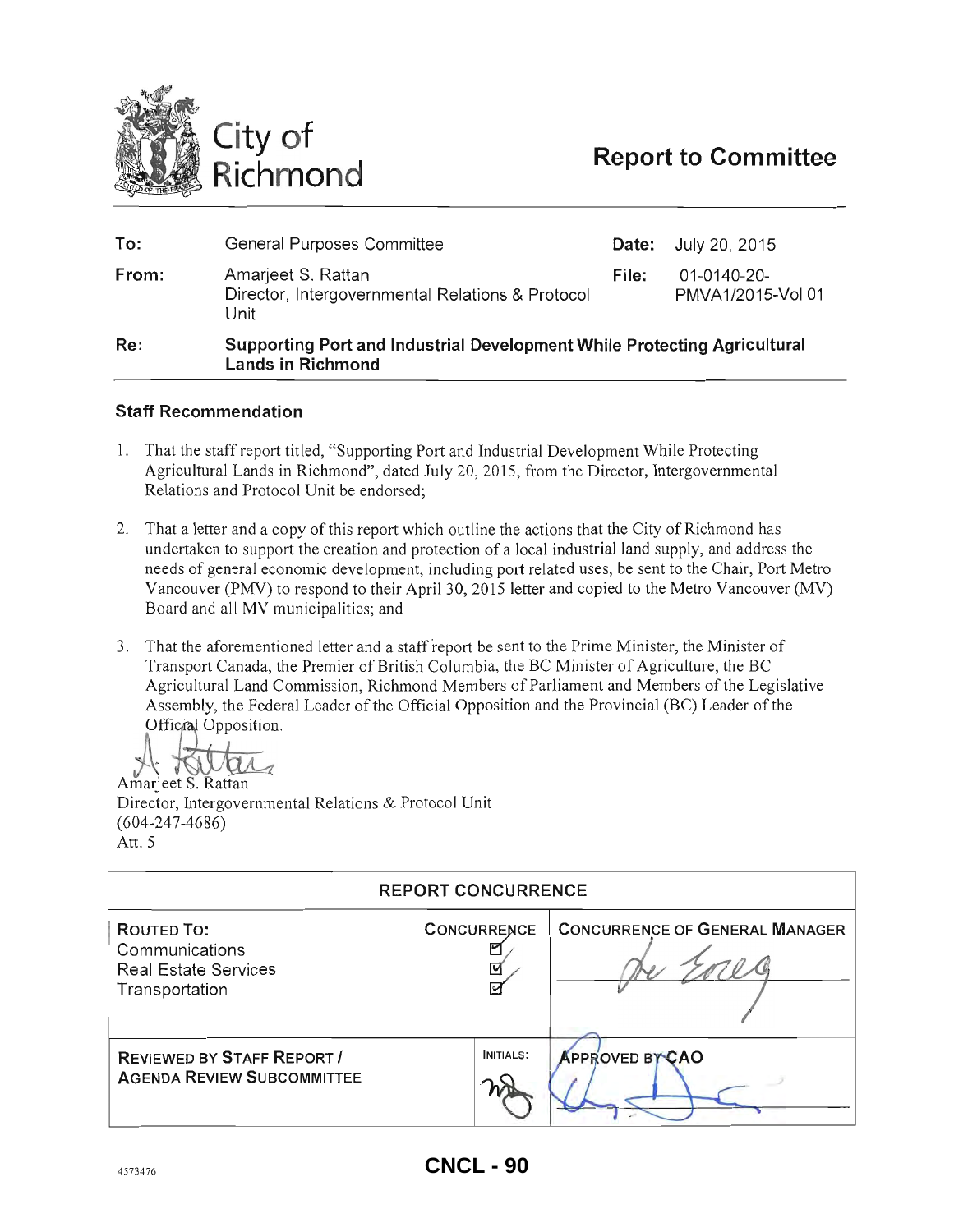# Staff Report

# **Origin**

This report responds to the following May 5, 2105, Planning Committee referrals:

- 1. *"That the letter dated April 30, 2015 from Port Metro Vancouver be referred to stafffor a response, and*
- *2. That staff consult with Metro Vancouver (MV) staff regarding any updates to the Metro Vancouver, 2040 Regional Growth Strategy (RGS) relating to industrial land.*

The Port Metro Vancouver (PMV) letter responds to City resolutions approved by Council and a City news release (Attachment 1), which seek to limit the Port's ability to expand its industrial operations onto agricultural lands.

PMV's April 30, 2015 letter (Attachment 2) asserts that local governments are failing to adequately meet the need for new industrial land to support economic growth and port expansion. It calls for an integrated land use process to address the shortage of industrial land in the Metro Vancouver region and states that industrial land requires similar protection as provided by the BC Agriculture Land Reserve (ALR) for agricultural land.

This report summarizes the significant actions that the City has undertaken to support the creation and protection of a local industrial land supply to address the needs of general economic development, including port-related uses.

# Analysis

# *General*

The City of Richmond has consistently supported the creation and protection of industrial lands, through its 2041 Official Community Plan (OCP) and other initiatives. Richmond has aligned its OCP protection policies for existing industrial land within its jurisdiction with Metro Vancouver's 2040 Regional Growth Strategy (RGS). The OCP limits future re-zoning of large tracts of industrial land to other uses and together with the Regional Growth Strategy effectively supports the equivalent of an "Industrial Reserve" on a regional scale.

Historically, the City has also taken specific steps to create an additional supply of industrial land for PVM uses, including land exchanges and rezonings that have directly benefitted the expansion of local port-related activity. In fact, Port Metro Vancouver's principal Richmond operations are almost entirely located on lands transferred from the City.

The City has also written to the Port, identifying industrial lands in the vicinity of PMV holdings in Richmond, as alternatives to using ALR lands, including 722 acres of developed industrial land adjacent to the PMV site (see Map Attachment 3). Furthermore, the City has facilitated servicing, rezonings and approvals to open up industrial lands and asked that PMV approach owners of nearby properties to discuss port uses on them, including 14 acres at the NW corner of Steveston Highway and No.6 Road, and 169 acres south of Blundell Road and west of No 7 Road.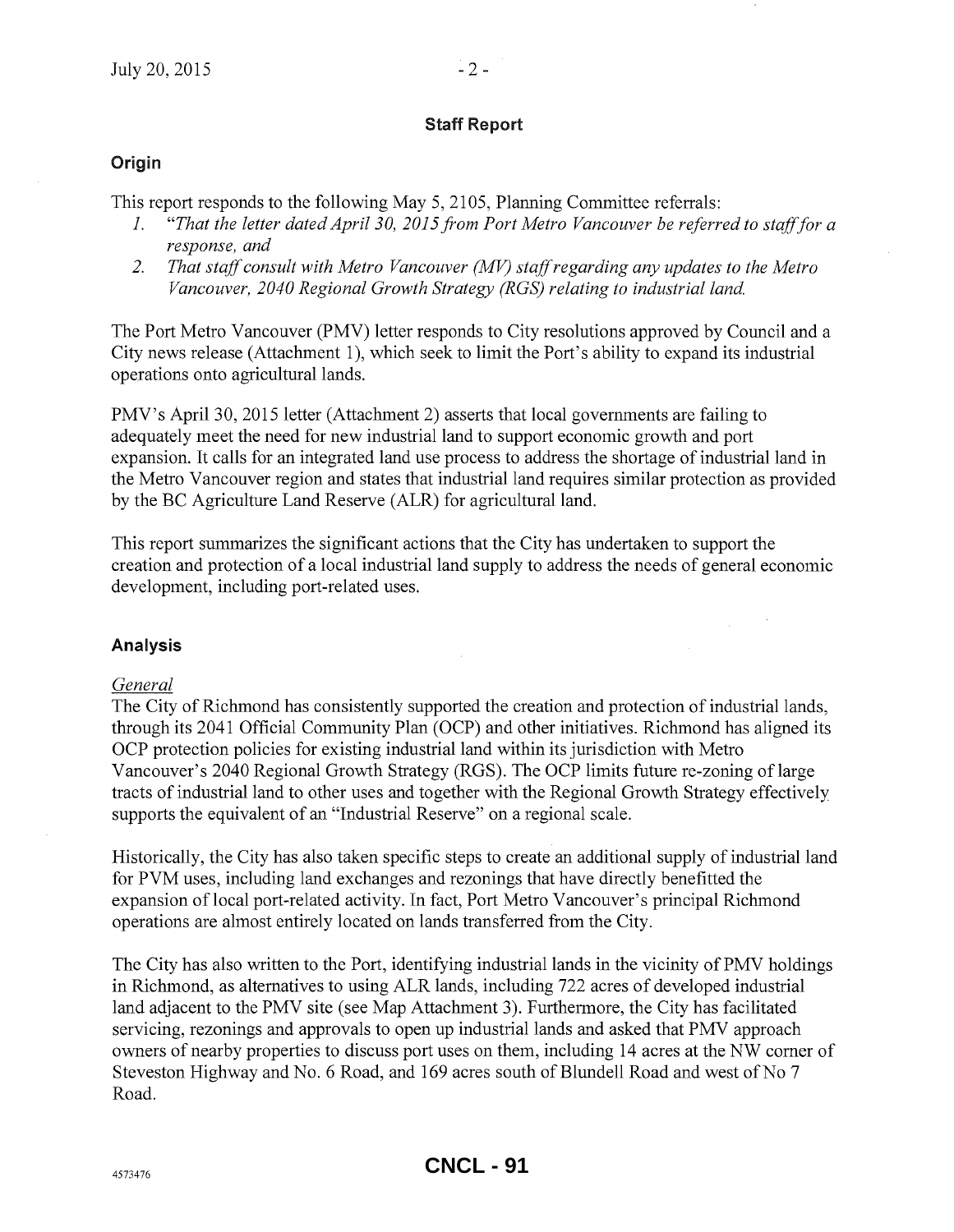To date, the City has no confirmation that PMV has elected to pursue any of the industrial land options identified by Richmond, beyond its acquisition of the former Fraser Wharves property for which the City facilitated servicing, diking and access for port purposes.

While PMV's April 30, 2015 letter cites an impending shortage of industrial land, the PMV figures relate to unconstrained industrial land (available, vacant, serviced and suitable for portrelated uses only). A substantial amount of currently zoned and developed industrial land exists in the Metro Vancouver region, some of which is adjacent to PMV property (such as the lands in Attachment 3). Such lands could potentially be acquired by PMV and repurposed to meet port needs. As well, the City is not aware, if PMV is currently pursuing the purchase of industrial lands, as they become available in other parts of the Metro Vancouver region, including 980 industrial acres in Port Moody which currently is designated MV RGS Special Study Area.

The Port's suggestion that Richmond has not provided for an adequate supply of industrial land for port use outside the ALR is not supported by the facts outlined above.

Detailed information on steps taken by the City to protect and support industrial lands appears below. A quick-reference Fact Sheet is also provided as Attachment 4.

# Industrial Land Protection And Support

Over the past six decades, the City has made over 1,300 acres of land available for industrial uses through rezoning and land exchanges. Examples include:

- In 1967, a large tract of City owned land was provided to the Government of Canada, and rezoned for industrial use, to create the bulk of the present approximately 700 acre PMV site in Richmond. In exchange, the City received federal lands with which it created the 200 acre Nature Park.
- In 1973, 150 acres was provided to PMV (SE quarter section of Granville Ave. and No. 7 Road: within the current PMV site), for PMV industrial use.
- In 1973, approximate 150 acres was designated as the Riverside Industrial Park.
- In 1975, the City supported rezoning of 328 acres, from the foot of the Knight Street Bridge to Westminster Highway, for industrial use.
- In 2000, 27 acres at No. 7 and River Roads were rezoned for business and industrial use.
- In 2008, the City approved the rezoning of an 18 acre site in Hamilton for the South Coast British Columbia Transportation Authority (TransLink), to develop a new bus operations and maintenance facility for up to 300 buses serving the area.
- The City is currently working with representatives for Mitchell Island Holdings on the redevelopment of approximately 14.25 acres of the western tip of Mitchell Island for future industrial developments. These lands are zoned Industrial (1).
- e Currently, the City is actively engaged with Ecowaste Industries on a proposal to cap and redevelop a 169 acres landfill site to accommodate future industrial use. The phased redevelopment of this site is unique to Richmond and the Province with a number of challenges being addressed through this multi-year redevelopment.

The City has also engaged in a number of recent road/transportation related initiatives designed to support industrial and PMV activities in the City, including: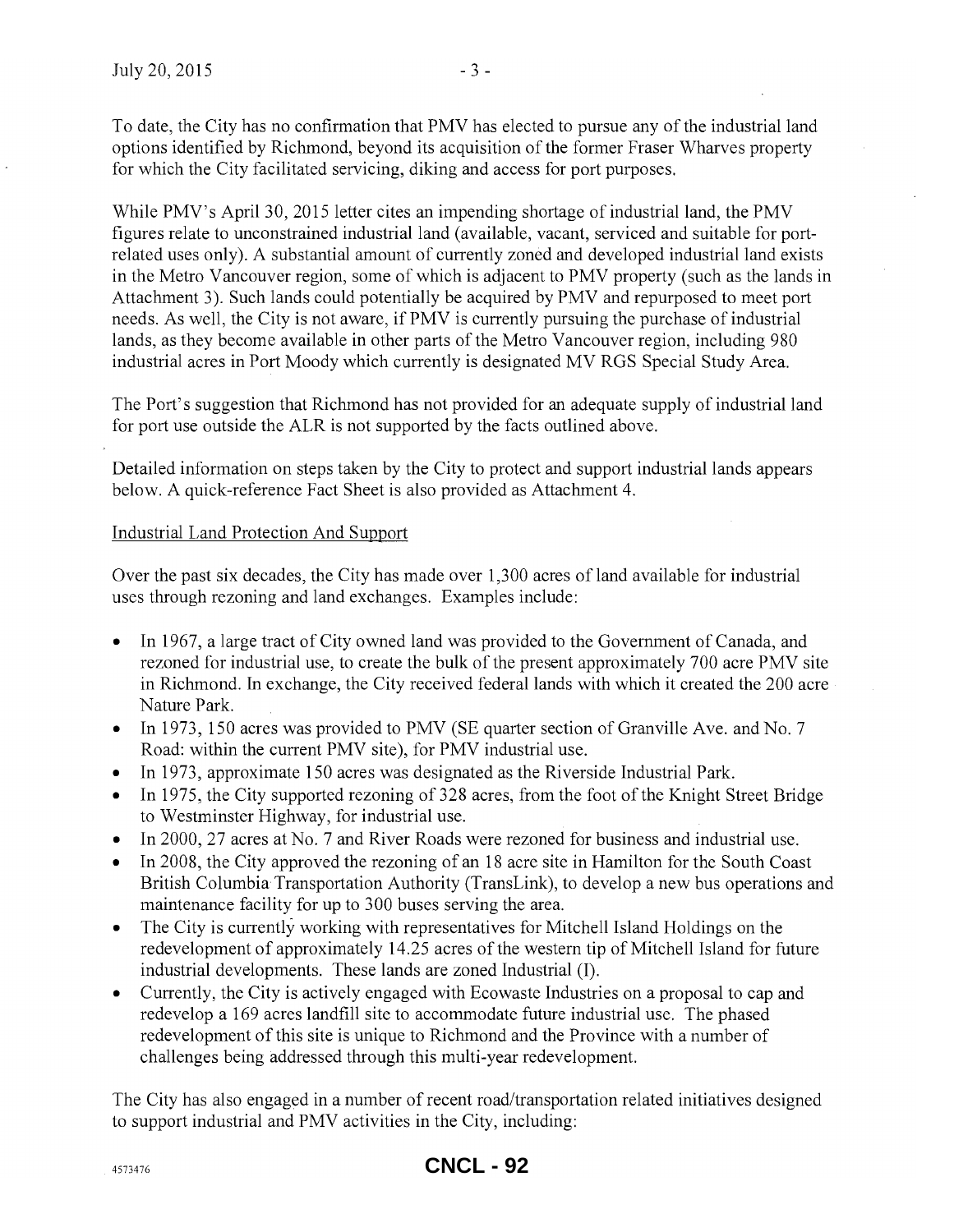- Riverside industrial area
	- Richmond is working with TransLink, through their TravelSmart program, to enhance the transportation needs of employees in the Riverside Industrial area.
	- Steveston Hwy/No. 5 Rd Intersection Improvements to enhance access to Riverside Industrial Area
- Ecowaste site
	- Road improvements secured and to be implemented as part of the development frontage works
	- Extension of Blundell Road, from No.7 Road to Savage Road
	- Construction of new roads through the development site that would connect Blundell Road and Williams Road, including:
		- .. Graymont Boulevard, Blundell Road to Francis Road
		- .. Francis Road, Graymount Boulevard to Savage Road
		- Savage Road, Francis Road to Williams Road
- Redeveloping land for industrial use in the "north end" of the City
	- Construction of Maninni Way a newly opened one-way connector street accessed from southbound Knight Street secured through retail development, serving the Bridgeport Industrial Park area.
- West side of Mitchell Island
	- Western road extension of Twigg Place and new portion of Twigg Place enhanced with traffic calming measures
- Services for PMV site and Kingswood site
	- Widening of Nelson Road, Westminster Highway to Blundell Road
	- Widening of Westminster Highway, Highway 91 Hamilton Interchange to Nelson Road
	- $-$  New Nelson Road / Highway 91 interchange
- Future widening of Steveston Highway, just west of No. 6 Road to Palmberg Road to be completed as part of the current Ledcor RZ development on the northwest corner of No. 6 Road/Steveston Highway

The City's Resilient Economy Strategy, adopted in 2014, also seeks to increase Richmond's capacity to accommodate light industrial business and outlines a number of future actions to achieve this, including:

- Protecting currently zoned industrial land from future re-development
- Exploring opportunities to convert to industrial lands not in the ALR that are currently zoned agricultural and designated as industrial in the OCP
- Deploying development tools, such as zoning, in-fill, re-subdivision, site coverage, permitted uses and others to achieve intensification of existing industrial areas

# *Regional Perspective*

In response to the Planning Committee May 5, 2105, referral "That staff consult with Metro Vancouver (MV) staff regarding any updates to the Metro Vancouver, 2040 Regional Growth Strategy (RGS) relating to industrial land," Metro Vancouver staffhave provided the following RGS Industrial and Mixed Employment designation information, for Richmond and the rest of the MV Region, for the period July 2011 (when the RGS was approved), to now June 2015.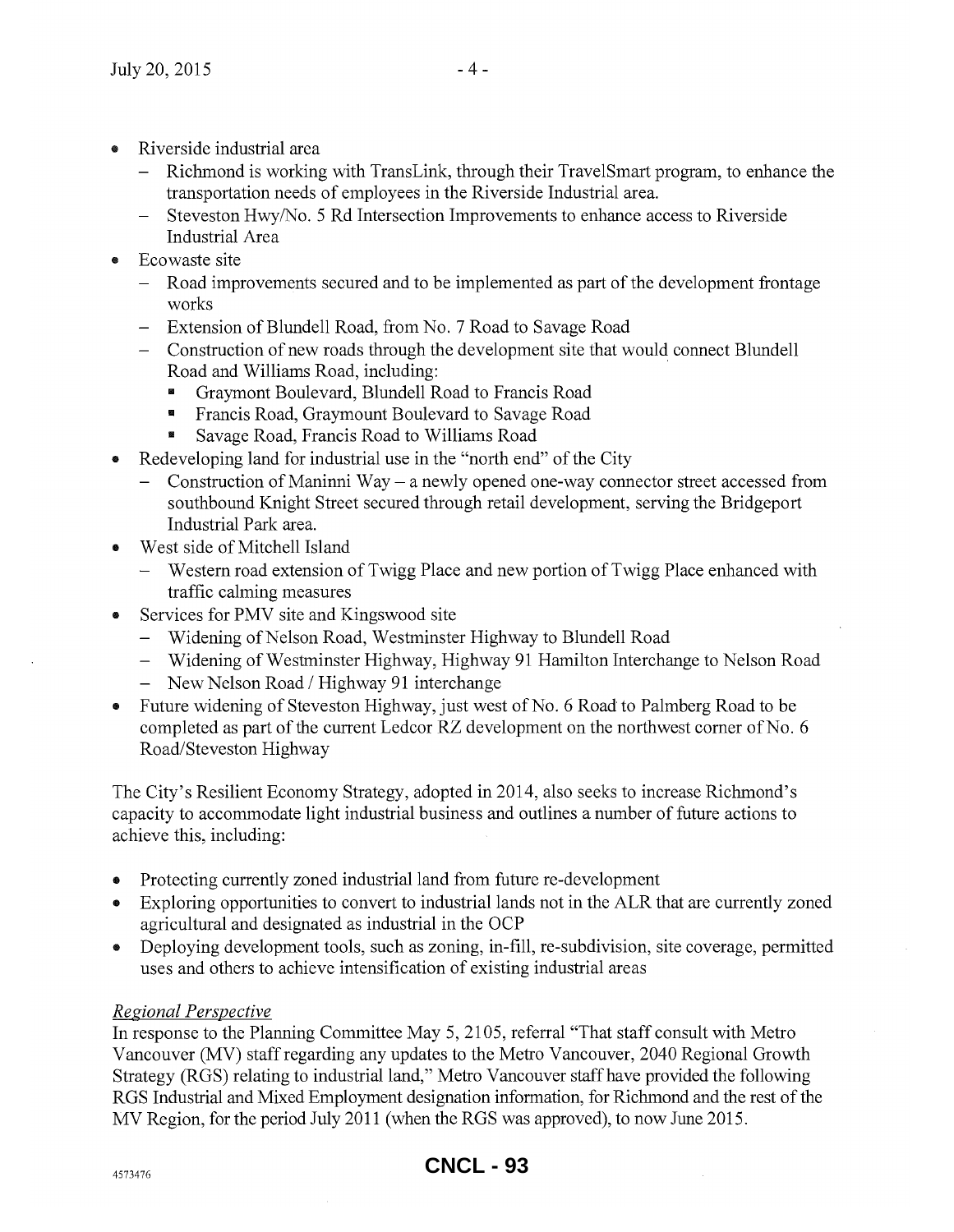| <b>Type of RGS Designated Land Use</b>     | <b>July 2011</b>                   | <b>June 2015</b>                   | <b>Comment</b>                     |
|--------------------------------------------|------------------------------------|------------------------------------|------------------------------------|
| <b>For Richmond</b>                        |                                    |                                    |                                    |
| Industrial                                 | 2,295 ha<br>(5.671ac)              | Same                               |                                    |
| Mixed Employment                           | 560 ha<br>$(1,384 \text{ ac})$     | Same                               | No Loss                            |
| For Rest of MV Region (excluding Richmond) |                                    |                                    |                                    |
| Industrial                                 | 7.918 ha<br>$(19, 565 \text{ ac})$ | 7.869 ha<br>$(19, 444 \text{ ac})$ | 49 ha<br>$(121 ac)$ Loss           |
| Mixed Employment                           | $2.841$ ha<br>$(7,020 \text{ ac})$ | 2.830 ha<br>(6.993 ac)             | 11 <sub>ha</sub><br>$(27 ac)$ Loss |

In summary, since the RGS was approved on July 29, 2011 , Richmond has not lost any RGS Industrial or Mixed Employment Designated land, while the rest of the Metro Vancouver Region only lost 0.55% (60 hectares: 148 acres). This means that there continues to be a large amount of non-ALR land in Richmond and the Region upon which the Port can expand.

# City Opposition to Port expansion on Agricultural Land

While the City has worked hard to meet the needs of PMV and other business for an appropriate supply of industrial land, it has also been steadfast in maintaining that the creation of new industrial land supply should not come through the conversion of viable agricultural lands.

Of key concern is PMV's 2008 purchase of230 acres of farmland in the ALR, known as the Gilmore Farm Lands and which are adjacent to the PMV's Richmond Properties (see Map Attachment 3). The Port's potential use of these lands for future industrial development contradicts the City's and Province's mandates to protect agricultural lands. As a result, the City has, on multiple occasions, objected to PMV acquiring agricultural land and the Gilmore Farms Lands transaction itself. This has taken place on more than 20 occasions since 2012 through a variety of avenues, including consultation meetings, Council resolutions and direct correspondence to PMV and senior governments, municipal associations, etc.

The following Council resolution was conveyed to Craig Nesser, PMV Board Chair in a February 2015 letter from Mayor Brodie:

*Port Metro Vancouver be advised that the City of Richmond continues to strongly object to the Port Metro Vancouver Land Use Plan, as it does not protect agricultural land and that the Port Metro Vancouver Board be requested to delete the 'Special Study Areas' located within the City of Richmond and add a policy which prohibits the expansion of Port uses on all agricultural lands.* 

Despite the City's repeated requests, PMV continues to hold the Gilmore Farm Lands and the property has now been designated as a "Special Study Area" in the Port's recently completed Master Plan, allowing for the possibility of future industrial development on agricultural land.

It appears that the PMV has not adequately explored alternative opportunities to expand in urban areas outside the ALR and, through its actions or inactions, appears to prefer the acquisition of ALR agricultural land as a cheaper and easier solution to its needs.

As a result of PMV's intransigence on this issue, Richmond recently submitted a resolution to the Lower Mainland Local Government Association (LMLGA) requesting that, among other things, the Minister of Transport Canada order that PMV dispose of the Gilmore Lands and any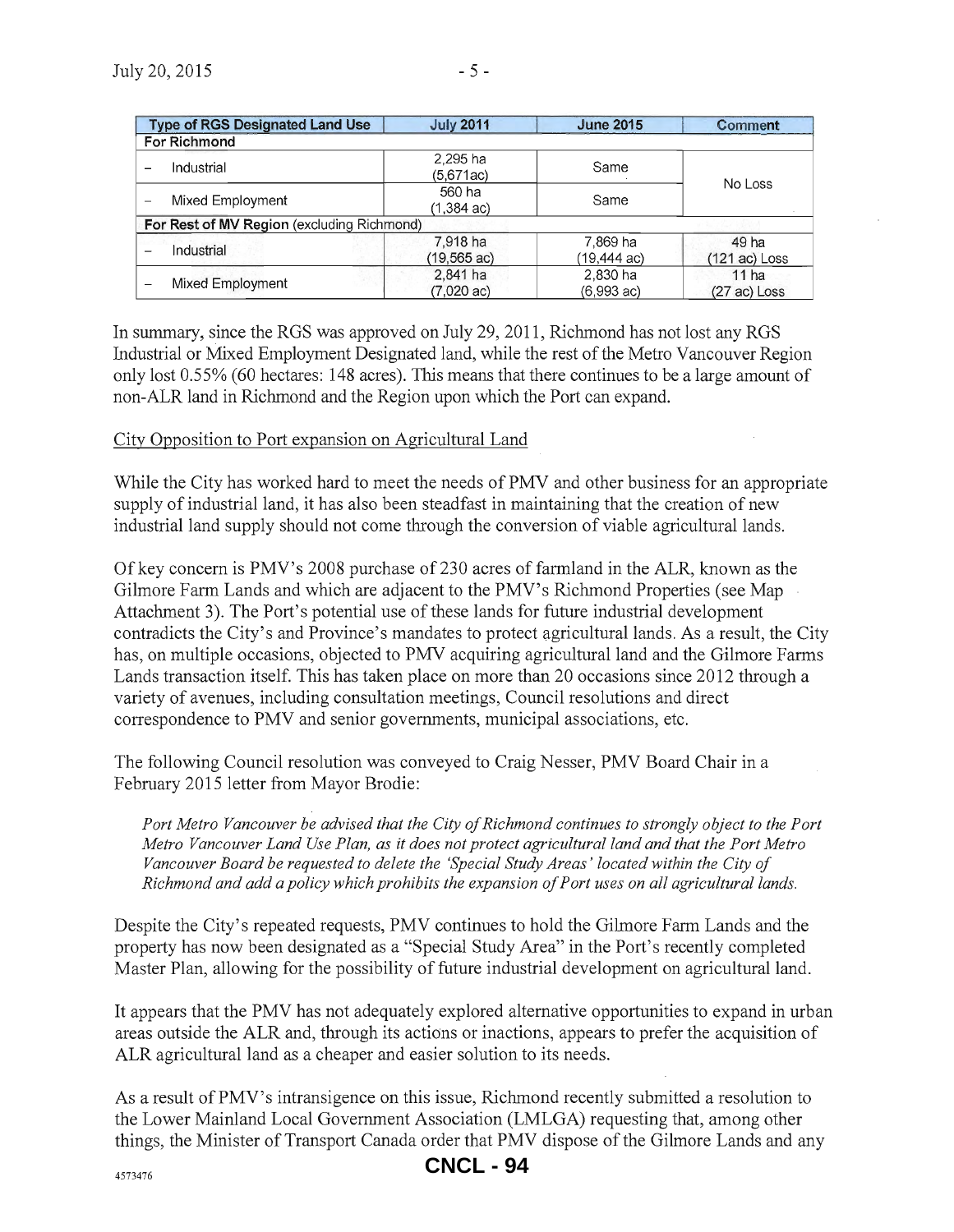other ALR lands which the Port has acquired, and that federal regulatory changes be enacted to prevent future acquisitions of ALR land by the Port within the Lower Mainland (Attachment 5). Subsequently, PMV responded via the letter in Attachment 3 and the LMLGA adopted Richmond's resolution and it will now be considered at the upcoming Union of BC Municipalities (UBCM) annual convention in September.

### Financial Impact

No financial impact.

### **Conclusion**

Through careful land management, the City of Richmond supports a range of stakeholder mandates and has consistently supported the protection of industrial lands, through its 2041 Official Community Plan, the 2040 MV RGS and other initiatives. These efforts have helped support historic and current development and expansion of local port-related activity and other economic growth in Richmond. However, the City has made it clear that its support for the development of new industrial land supplies does not extend to converting viable agricultural lands for industrial use. Port Metro Vancouver's acquisition of the Gilmore Farm Lands and any future acquisitions of land in the ALR contradict the City's and Province's mandates to protect agricultural lands.

Despite the City's sustained opposition to PMV's ownership of ALR lands and proactive identification of industrial land alternatives, PMV continues to own and hold the Gilmore Farm Lands under risk of introducing industrial use. To that effect, it is proposed that the City send a letter to Port Metro Vancouver, again communicating Richmond's position on the issue and also send a copy of the letter and this report to the Metro Vancouver Board, all MV municipalities, the Office of the Prime Minister and relevant federal entities, the Premier of British Columbia and relevant provincial entities, Richmond Members of Parliament, Members of the Legislative Assembly, the Federal Leader of the Official Opposition and the Provincial (BC) Leader of the

A Cubell<br>A Superior Rattan Perry Crowe

Amarjeet S. Rattan Director, Intergovernmental Relations & Manager, Policy Planning Protocol Unit (604-276-4139) (604-247-4686)

AR:ar

- Att. 1: City News Release
	- 2. PMV Letter
	- 3. Industrial Lands Map
	- 4. Fact Sheet from the City
	- 5. Discouraging Port Metro Vancouver (PMV) From Expanding on Agricultural Lands Resolution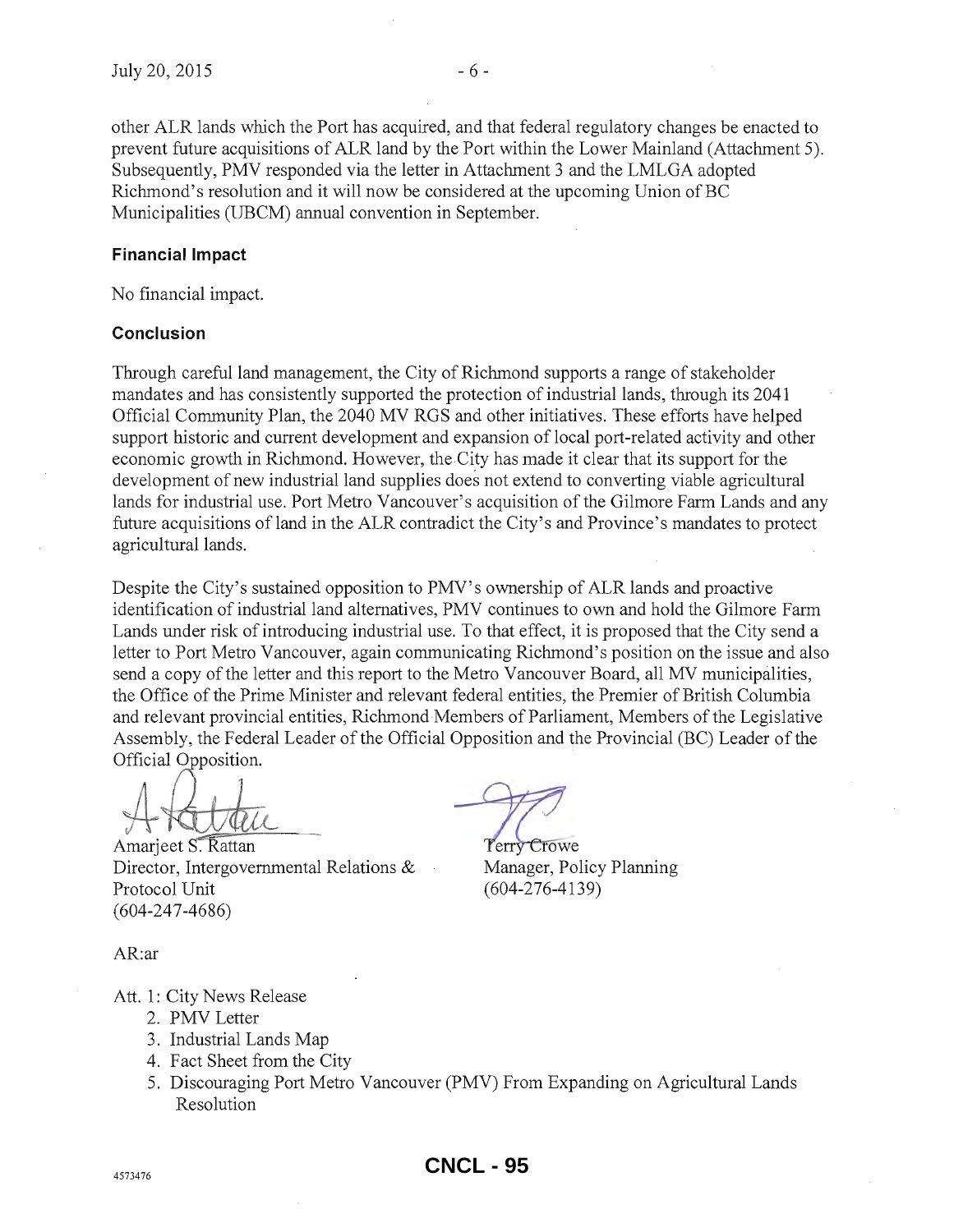**March 24, 2015** 



**News Release**  6911 NO. 3 Road, Richmond. BC V6Y 2C1

**For Immediate Release** 

# **Richmond wants Port blocked from using farmland for expansion**

**Richmond, BC** – The City of Richmond has launched a campaign to protect farmland from port expansion. Richmond Council approved a motion Monday calling on other municipalities in the region, BC and Canada to support a request for federal regulatory changes to prohibit Port Metro Vancouver from purchasing any Agricultural Land Reserve property for port purposes.

"There's no middle ground when it comes to farmland. Our remaining farmland is a precious resource critical to the social, environmental and economic wellbeing of our region, province and country," says Richmond Mayor Malcolm Brodie. "We're sending a strong message that using farmland to support port expansion is unacceptable."

Richmond has had a simmering dispute with Port Metro Vancouver since the Port acquired 239 acres of farmland adjacent to its properties in southeast Richmond. In its recently completed master land use plan, the Port designated those farmlands as a "special study" area. The City has repeatedly requested the Port eliminate any uncertainty and declare the property will remain as farmland.

The Port has indicated it requires an additional 2,300 acres of land to support its expansion plans and there are concerns additional farmland within the Metro Vancouver region could be under threat of development.

In addition to prohibiting the Port from purchasing farmland, Richmond is also asking the federal Transport Minister to require the Port to establish a meaningful public consultation process with local governments along with formal dispute resolution process to address municipal/Port issues.

"We recognize that the Port is an important economic driver, but its continued success cannot come at the expense of farmland," added Brodie. "We believe there are many viable opportunities that would allow continued growth of international trade without impacting our region's fannland. Unfortunately, the Port seems unwilling to consider these options, which is why we need federal intervention."

Richmond is also requesting that Transport Canada require the Port to dispose of its Richmond property within the Agricultural Land Reserve, along with any other ALR properties it owns.

Richmond will be asking the Lower Mainland Local Government Association to support bringing a resolution on the issue forward at the next annual conventions of the Union of BC Municipalities and the Federation of Canadian Municipalities. The request will also be forwarded to senior elected officials including the Prime Minister and Premier, as well as local MPs and MLAs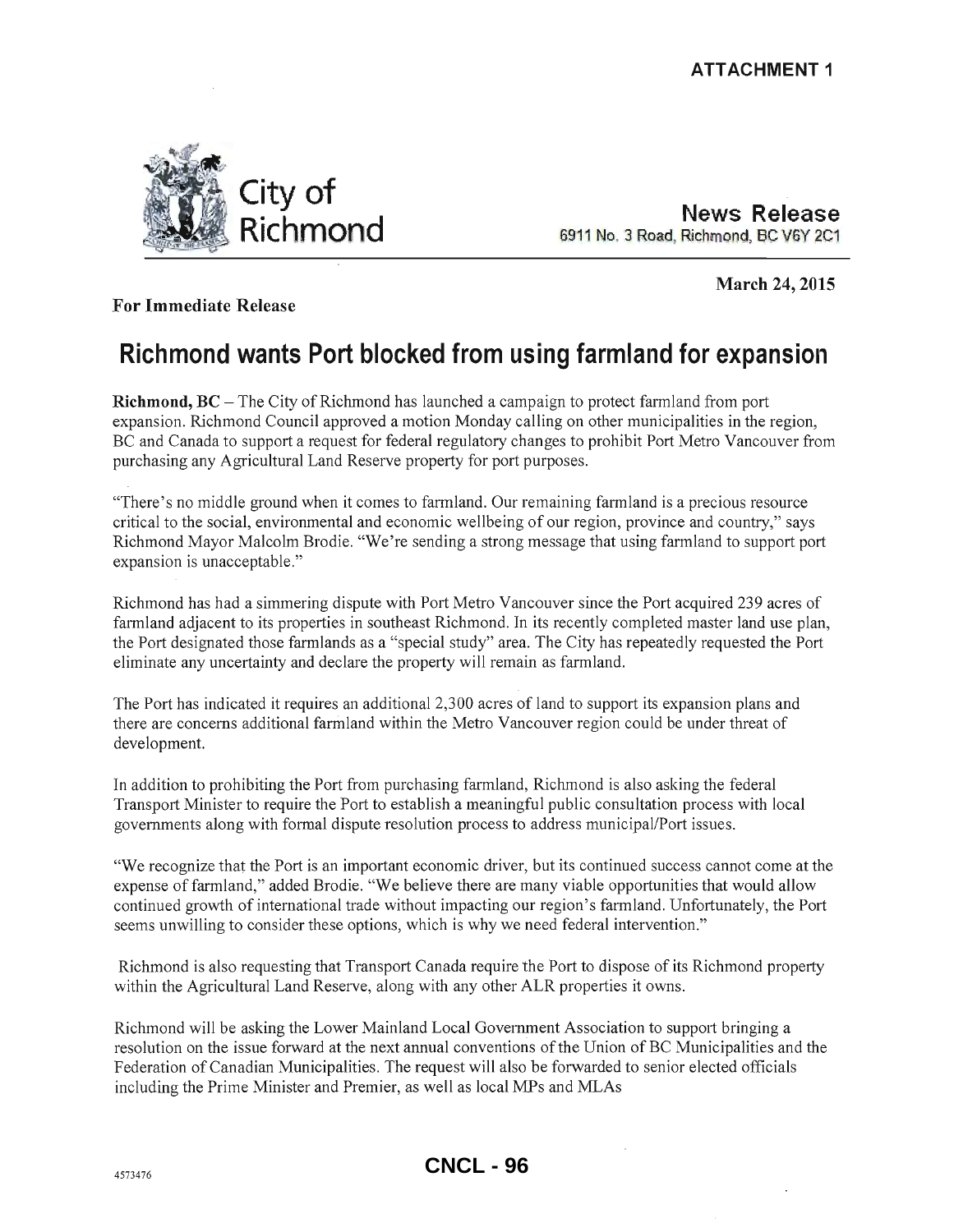- 30-

#### Media Contact:

 $\frac{1}{2} \left( \frac{1}{2} \right)^2$ 

Ted Townsend Senior Manager, Corporate Communications Tel: 604-276-4399 Cell: 1-604-516-9585 Email: ttownsend@richmond.ca

Your email address has been recorded in our media contact database. In the future, you will receive news releases and media advisories. To unsubscribe at any point, please email us at <u>communications@richmond.ca</u> with "Unsubscribe to media list" in the subject line.

 $\sim 10^6$ 

 $\sim$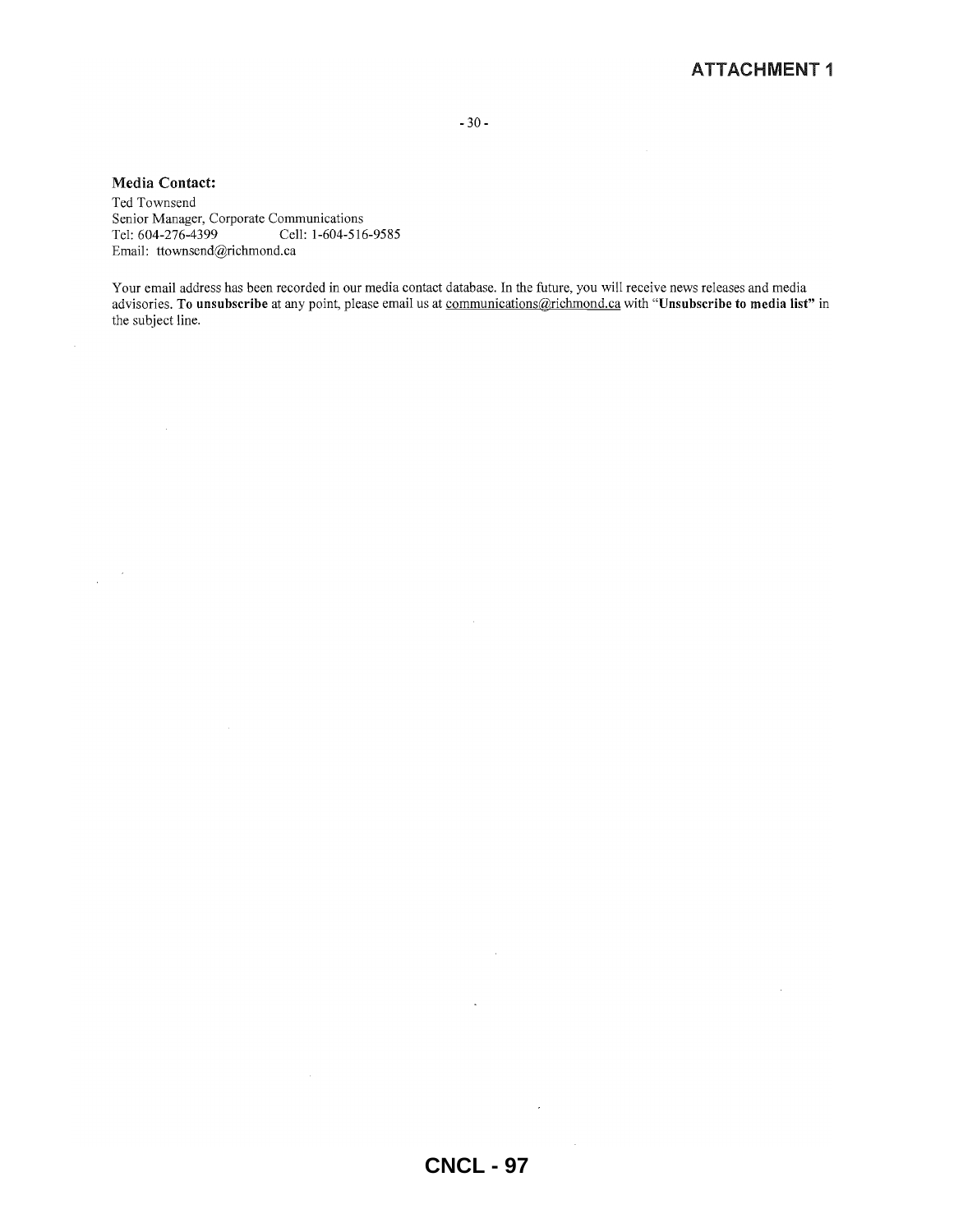

April 30, 2015

Mayor Brodie and Members of Council City of Richmond 6911 No. 3 Road Richmond, BC V6Y 2C1

Dear Mayor Brodie and Members of Council:

#### AMENDED AND SUPERCEDES letter of April 29, 2015

#### Re: LMLGA motion and preservation of industrial land

I am writing in response to the series of motions and media advisories released by Richmond council regarding Port Metro Vancouver's Land Use Plan, the designation of the former "Gilmore" property in Richmond as a special study area in that plan, and the initiative to prevent Port Metro Vancouver from owning agricultural land.

With an expected one million people moving to the Lower Mainland by 2040, Port Metro Vancouver shares your concerns around growth and the pressure it puts on land.

Land use decisions of the past have created a crisis in this region that cannot be solved by simply pitting agriculture against industry. Both are important to the region. However, although agricultural land has been protected by the Agricultural Land Commission since 1973, no similar protection exists for industrial land. Beyond federal port lands, industrial land continues to be converted to other uses at an alarming rate through municipal zoning changes.

Industrial activity is a crucial part of Richmond's economy. Richmond's Resilient Economy Strategy identifies manufacturing, wholesale, transportation and logistics as providing 34 per cent of all jobs in the city. According to analysis completed by Site Economics Ltd. for Port Metro Vancouver, every 100 acres of industrial land results in \$1.8 billion of direct and secondary economic benefits. Further, industry does not threaten farming, it enhances it. The logistics sector has a crucial role in getting farmers' goods to market. The ongoing loss of industrial land is threatening the livelihoods of tens of thousands of people who rely on the transportation and logistics sector. Without a secure industrial land base, we simply cannot compete for new investment and new jobs - jobs for us now and jobs for the next generation. Protection of industrial land must be a top priority.

 $12$ 

100 The Pointe, 999 Canada Place, Vancouver, B.C. Canada V6C 3T4

portmetrovancouver.com

100 The Pointe, 999 Canada Place, Vancouver, C.-B. Canada V6C 3T4

Canadä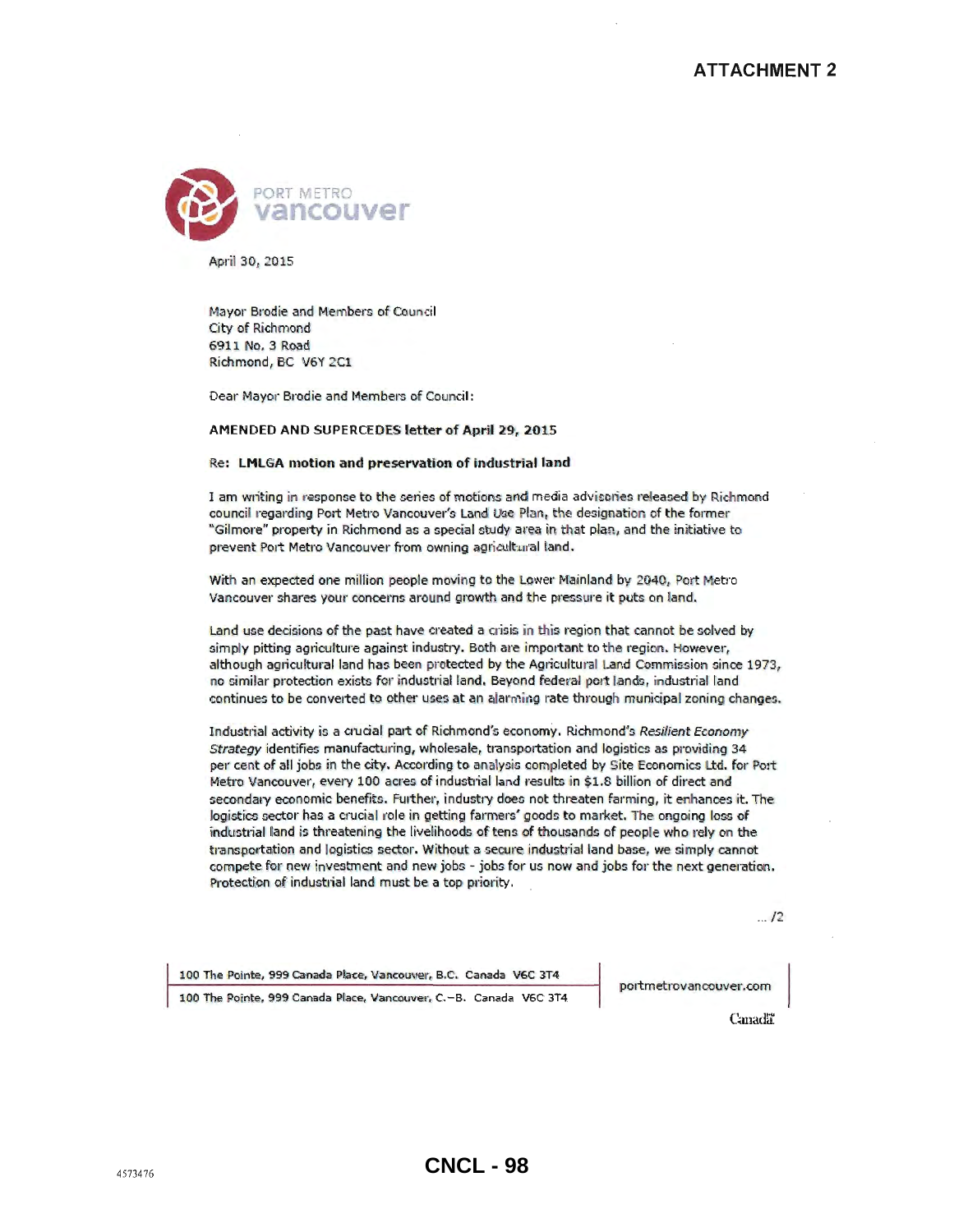Mayor Brodie and Members of Council Page 2 Aptil 30, 2015

Some facts to consider:

- There are approximately 28,000 acres of industrial land in Metro Vancouver.
- Less than 6,000 acres remain vacant.
- (CORRECTION): Only about 2,500 acres of unconstrained industrial land remain available for near-term development.
- (CORRECTION): Of that 2,500 acres, only about 1,000 acres are suitable for the distribution and logistics industry, from a size and location perspective.
- Port Metro Vancouver holds only about 200 acres of industrial land suitable for nearterm development.

Demand for industrial land is projected to absorb between 1,500 and 3,000 acres of land within the next 5 to 10 years. This means the inventory of remaining industrial land suitable for port and related businesses will be severely diminished as soon as 2020 and potentially exhausted during the next decade.

We urge you to broaden the scope of Richmond's motion to LMLGA, UBCM and FCM to focus on: the broader issue of integrated land use planning and a mechanism to protect industrial land which will help relieve the ongoing pressure on agricultural land. We suggest there needs to be a process that will address the industrial land shortage through careful review and assessment of the current lands available, with the intent to secure the region's economic growth and prosperity.

It is inevitable that tension will occasionally arise between Port Metro Vancouver and our surrounding municipalities. However, there are also many opportunities for successful collaboration, such as the Habitat Enhancement Program and Local Channel Dredging Program. We believe protection of land is an important collaborative opportunity.

Both Port Metro Vancouver and the City of Richmond share the goal of a sustainable future. It is important to act now and work together, rather than point fingers and try to place blame on any one entity for a complex problem. Although I am concerned by the recent breakdown in communication, I hope we can collaborate to successfully plan for the future - for Richmond, the region and Canada as a whole.

Yours truly,

PORT METRO VANCOUVER

Robin Silvester President and Chief Executive Officer

 $... / 3$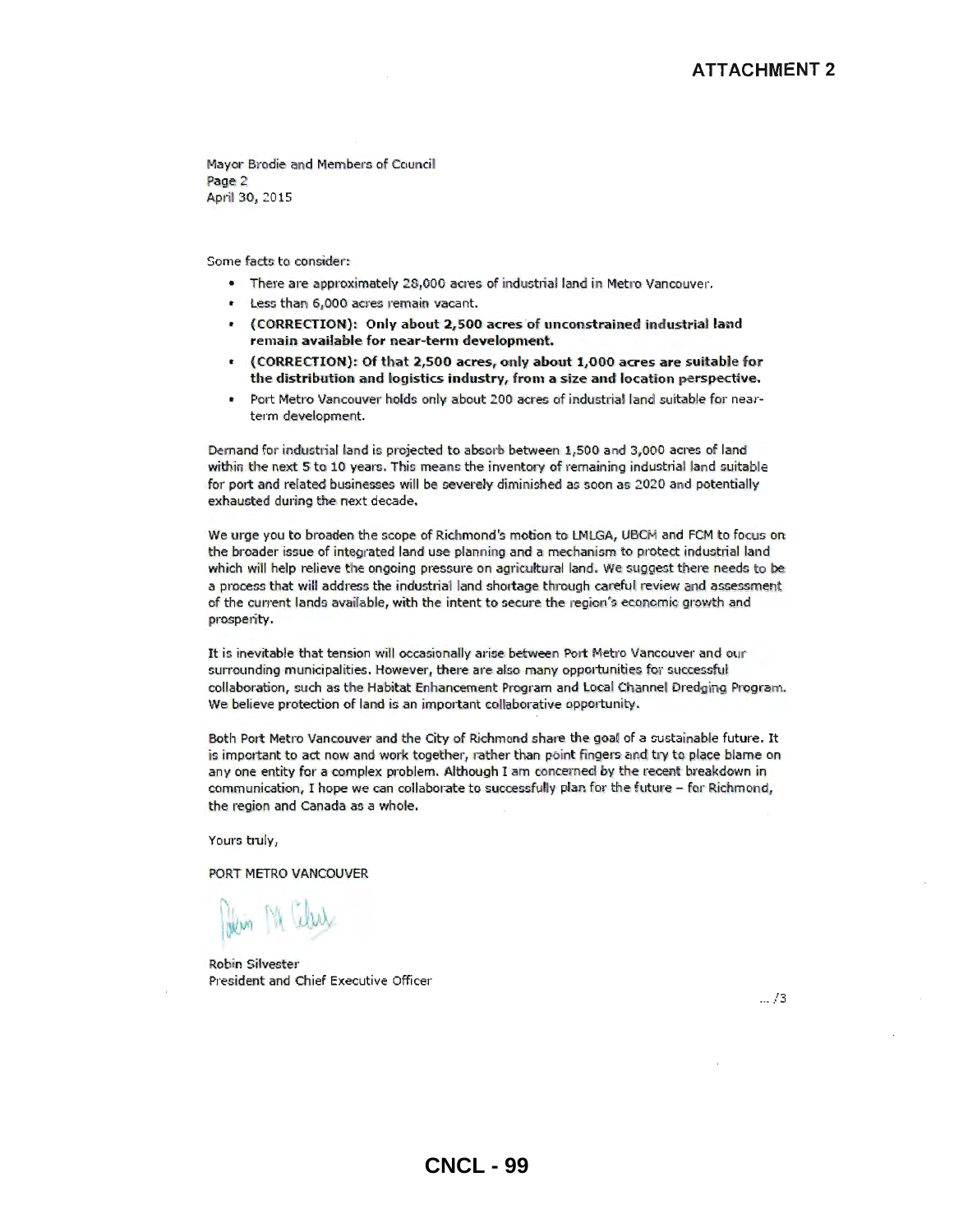Mayor Brodie and Members of Council Page 3 April 30, 2015

cc: Craig Neeser, Chair, Port Metro Vancouver The Honourable Norm Letnick, Minister of Agriculture The Honourable lisa Raitt, Minister of Transport Canada Richard Bullock, Chair, BC Agricultural Land Commission Mayor and Council, Village of Belcarra Mayor and Council, City of Burnaby 'Mayor and Council, City of Coquitlam Mayor and Council, Corporation of Delta Mayor and Council, City of Langley Mayor and Council, Township of Langley Mayor and Council, City of Maple Ridge 'Mayor and Council, City of New Westminster Mayor and Council, City of North Vancouver Mayor and Council, District of North Vancouver Mayor and Council, City of Pitt Meadows Mayor and Council, City of Port Coquitiam Mayor and Council, City of Port Moody Mayor and Council, City of Surrey Mayor and Council, City of Vancouver Mayor and Council, City of White Rock Mayor and Council, District of West Vancouver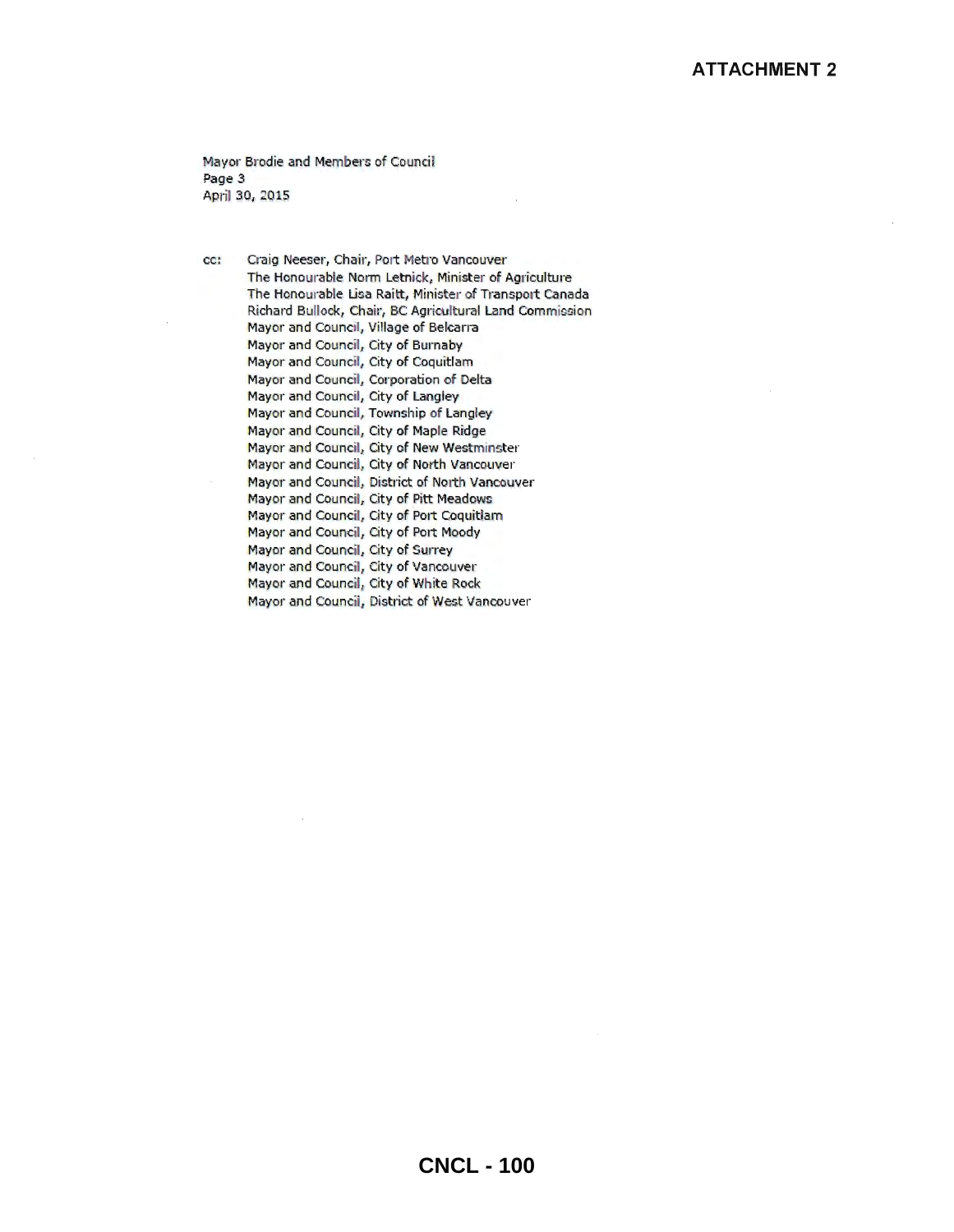# **ATTACHMENT 3**

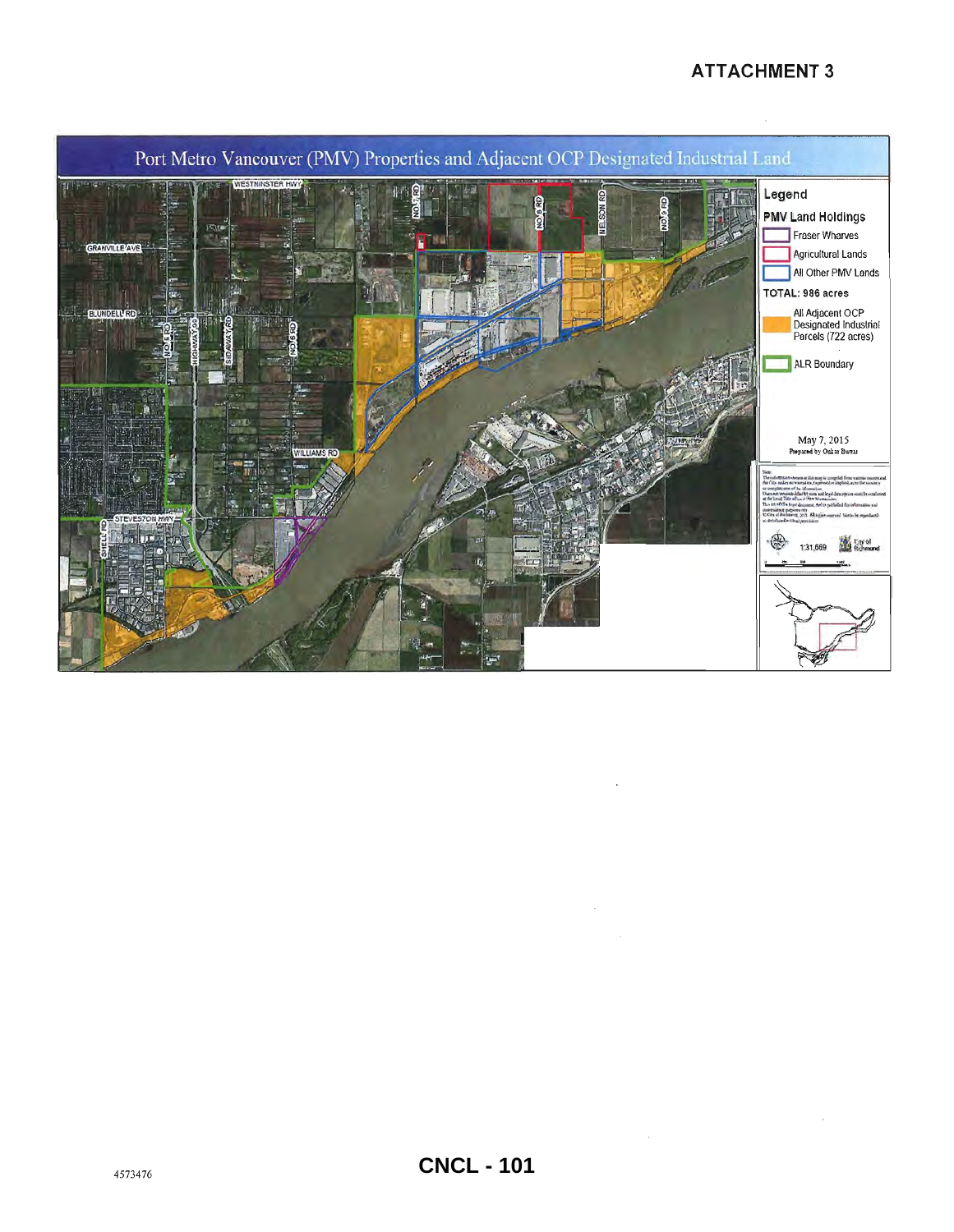

# June 25, 2015

# Supporting Port and Industrial Development While Protecting Agricultural Lands in Richmond

The City of Richmond is committed to ensuring the creation and protection of industrial lands necessary to meet local, regional and national economic development and sustainability needs. However, the City remains adamantly opposed to the use of viable agricultural land to support further port expansion by Port Metro Vancouver (PMV), as more suitable alternatives exist to support this need.

Through its Official Community Plan and other initiatives, the City has undertaken many initiatives aimed at supporting to development and preservation of the local supply of industrial land

# Richmond support of industrial lands

Over the past six decades, the City has made over 1,300 acres of land available for industrial uses through rezoning and land exchanges. Examples include:

- In 1967, a large tract of City owned land was provided to the Government of Canada, and rezoned for industrial use, to create the bulk of the present approximately 700 acre PMV site in Richmond. In exchange, the City received federal lands with which it created the 200 acre Nature Park.
- In 1973, 150 acres was provided to PMV (SE quarter section of Granville Ave. and No. 7 Road: within the current PMV site), for PMV industrial use.
- e In 1973, approximate 150 acres was designated as the Riverside Industrial Park.
- e In 1975, the City supported rezoning of 328 acres, from the foot of the Knight Street Bridge to Westminster Highway, for industrial use.
- In 2000, 27 acres at No. 7 and River Roads were rezoned for business and industrial use.
- e In 2008, the City approved the rezoning of an 18 acre site in Hamilton for the South Coast British Columbia Transportation Authority (TransLink), to develop a new bus operations and maintenance facility for up to 300 buses serving the area.
- e The City is currently working with representatives for Mitchell Island Holdings on the redevelopment of approximately 14.25 acres of the western tip of Mitchell Island for future industrial developments. These lands are zoned Industrial (I).
- The City is actively engaged with Ecowaste Industries on a proposal to cap and redevelop a 169 acres landfill site to accommodate a future industrial logistics park. The phased redevelopment of this site is unique to Richmond and the Province with a number of challenges being addressed through this multi-year redevelopment.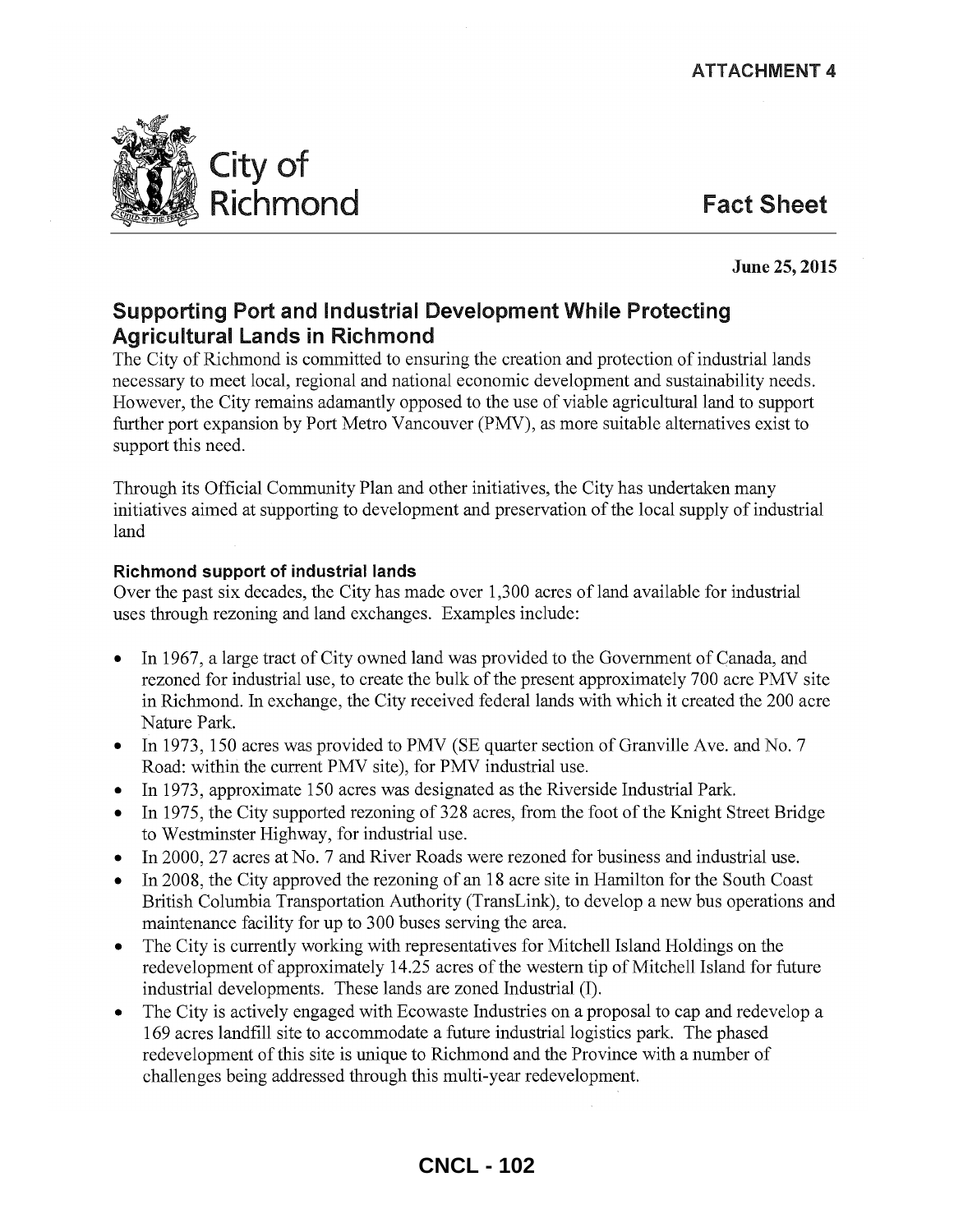Other measures include protecting currently zoned industrial land from being converted to other uses; and deploying development tools, such as zoning, in-fill, re-subdivision, site coverage, permitted uses and others to achieve intensification of existing industrial areas.

At the regional level, Richmond has supported the equivalent of an "Industrial Reserve" by aligning its industrial land policies with the Metro Vancouver (MV) 2040 Regional Growth Strategy (RGS).

# Alternatives for Port expansion communicated to PMV

The Port has acquired the former Fraser Wharves site on the South Arm of Fraser River west of its main Richmond site and the City continues to encourage the Port to acquire other similar nonagricultural land to meet its needs. The City believes sufficient opportunities exist for PMV to support its growth on land designated for industrial use, without further encroaching on agricultural land. The City has written to PMV, identifying the following sites, as possible opportunities for Port expansion in Richmond:

- 722 acres of OCP designated industrial lands adjacent to the PMV lands.
- 14 acres at the NW corner of Steveston Highway and No.6 Road.
- 169 acres south of Blundell Road and west of No. 7 Road.

To date, the City has no confirmation that the Port has chosen to pursue any of the other options for new industrial land identified by Richmond including the 980 acres of Metro Vancouver RGS designated industrial lands in Port Moody.

# City Opposition to Port expansion on agricultural land and options provided

While the City has worked hard to meet the needs of the port and other business for an appropriate supply of industrial land, it has also been steadfast in maintaining that the creation of new industrial land supply should not come through the conversion of viable agricultural lands.

Of key concern is PMV's 2008 purchase of230 acres of farmland in the Agricultural Land Reserve (ALR), known as the Gilmore Farm Lands and which are adjacent to the PMV's Richmond Properties (Map Attachment 3). The City has, on multiple occasions, objected to the PMV acquiring agricultural land and the Gilmore Farm Lands transaction itself. PMV continues to hold the Gilmore Farm Lands and has designated the property as a "Special Study Area" in its recently completed Master Plan, leaving the door open for future industrial development on the agricultural land.

Most recently, Richmond submitted a resolution to the Lower Mainland Local Government Association (LMLGA) and requesting that, among other things, the Minister of Transport Canada order that PMV dispose of the Gilmore Farm Lands and any other ALR lands which the Port has acquired, and that federal regulatory changes be enacted to prevent future acquisitions of ALR land by PMV within the Metro Vancouver region (Attachment 5). Subsequently, The LMLGA adopted Richmond's resolution and it will now be considered at the upcoming Union of BC Municipalities (UBCM) annual convention in September.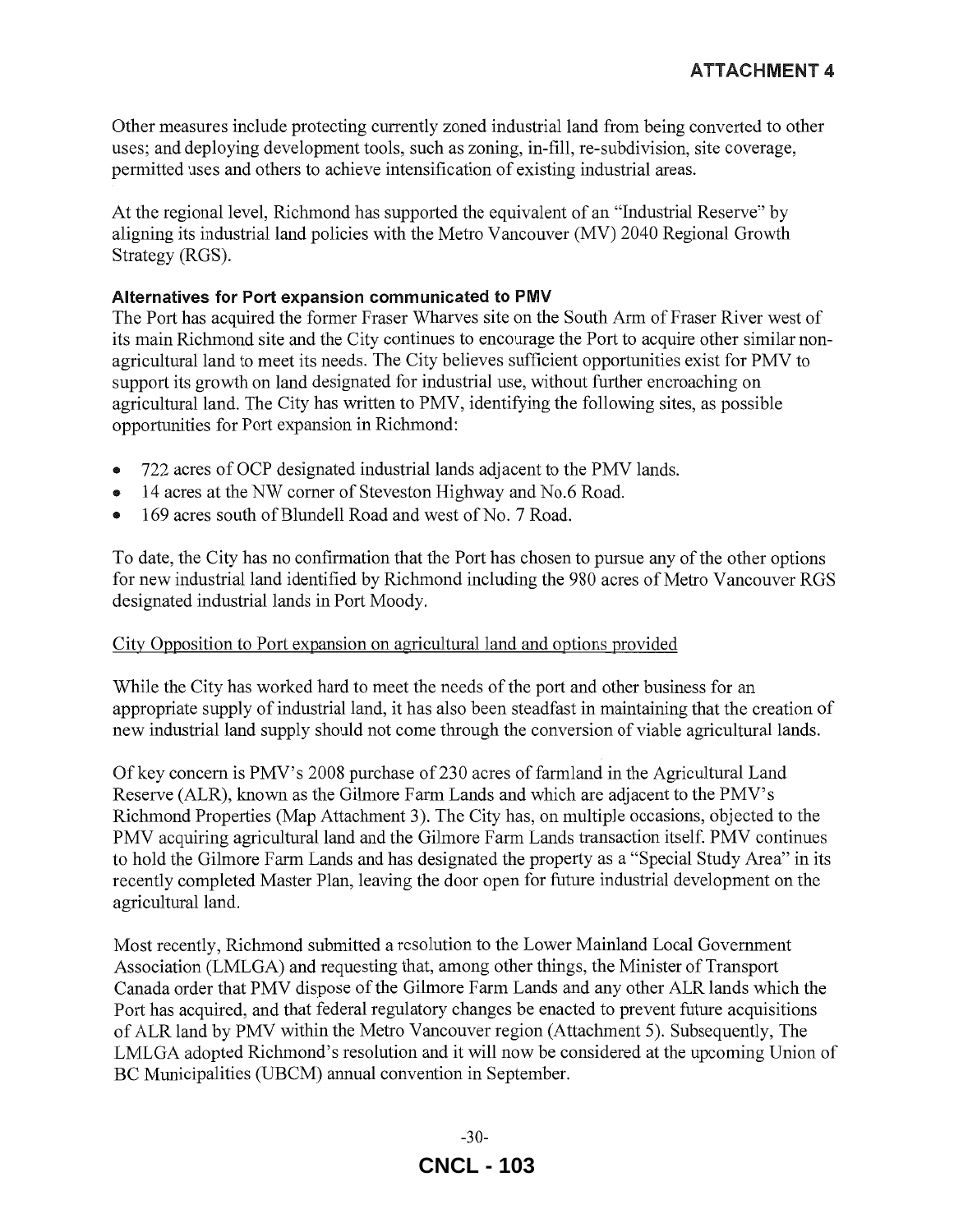Contact: Terry Crowe Manager, Policy Planning Tel: 604-276-4139 Cell: 778-228-2433 Email: tcrowe@richmond.ca

Ted Townsend Senior Manager, Corporate Communications Phone: 604-276-4399 Cell: 604-516-9585 Email: ttownsend@richmond.ca

 $\mathcal{L}_{\mathcal{A}}$ 

 $\cdot$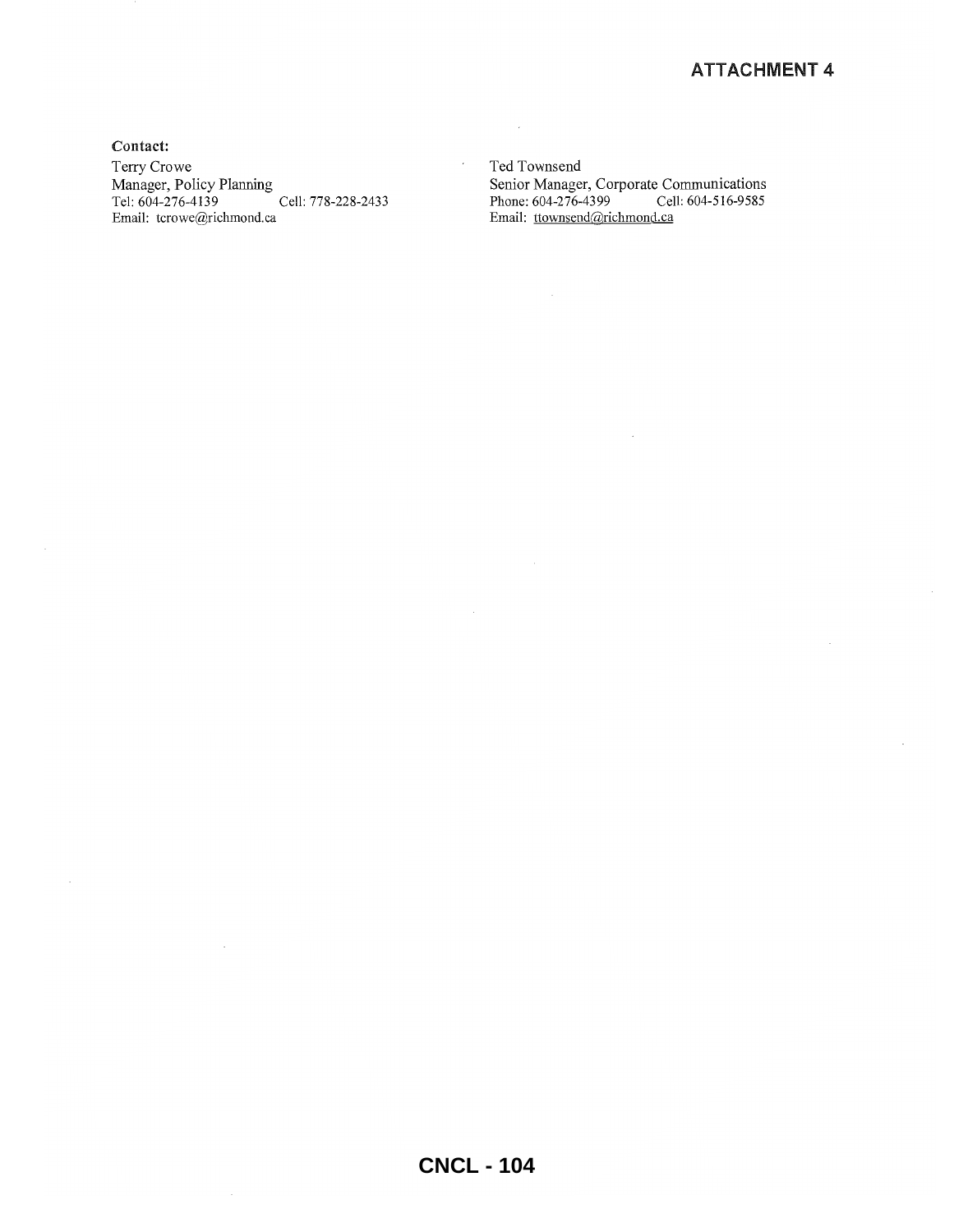# City of Richmond lMLGA/UBCM Resolution:

# Discouraging Port Metro Vancouver (PMV) From Expanding on Agricultural Lands

WHEREAS the *Canada Marine Act* (e.g., through *Letters Patent* and pursuant to the *Port Authorities Management Regulations)* allows Port Metro Vancouver (PMV) to undertake port activities including the shipping, navigation, transporting and handling of goods and passengers, including managing, leasing, licensing, acquiring and disposing of lands for the purposes of operating and supporting port operations;

AND WHEREAS PMV has purchased land in the BC Agricultural Land Reserve (ALR) in the City of Richmond, totaling 241.51 acres, which over time it intends to develop for port purposes and these ALR land purchases have been authorized by the issuance of *Supplementary Letters of Patent* signed by the Minister of Transport Canada;

AND WHEREAS the City of Richmond has advised PMV that it continues to strongly object to its Land Use Plan, as it does not protect ALR land, and has requested the PMV Board to delete the "Special Study Areas' located within ALR in the City of Richmond, and create a policy which prohibits the expansion of PMV operations on all ALR lands;

THEREFORE BE IT RESOLVED that the Lower Mainland Local Government Association (LMLGA) and the Union of BC Municipalities (UBCM) call on the federal government and the Minister of Transport Canada, through the Federation of Canadian Municipalities (FCM) and other avenues as appropriate, to:

- 1. Request the Minister of Transport Canada to rescind the March 24, 2009 *Supplementary Letter of Patent* (attached) issued by the Honourable John Baird, Minister of Transport , Infrastructure and Communities, which authorized the transfer of the 229.34 acre Agricultural Lands real property, described in this *Supplementary Letter of Patent,* from A.C. Gilmore & Sons (Farms) Ltd. to PMV, and order the PMV Board to dispose of this real ALR property and other real ALR properties, currently designated in their Plan as 'Special Study Areas', for agricultural purposes, at fair market value;
- 2. Request the Minister of Transport Canada, by way of regulatory changes (e.g., to *the Canada Marine Act, the Port Authorities Management Regulations and Letters of Patent*), to prohibit the PMV and its subsidiaries, from purchasing any ALR land in the City of Richmond and within the Metro Vancouver region, for port purposes; and
- 3. Request the Minister of Transport Canada to require PMV to establish, with the local governments located within the area in which it operates, a meaningful consultation process and a formal dispute resolution process to address Municipal/PMV issues arising from its operations and activities.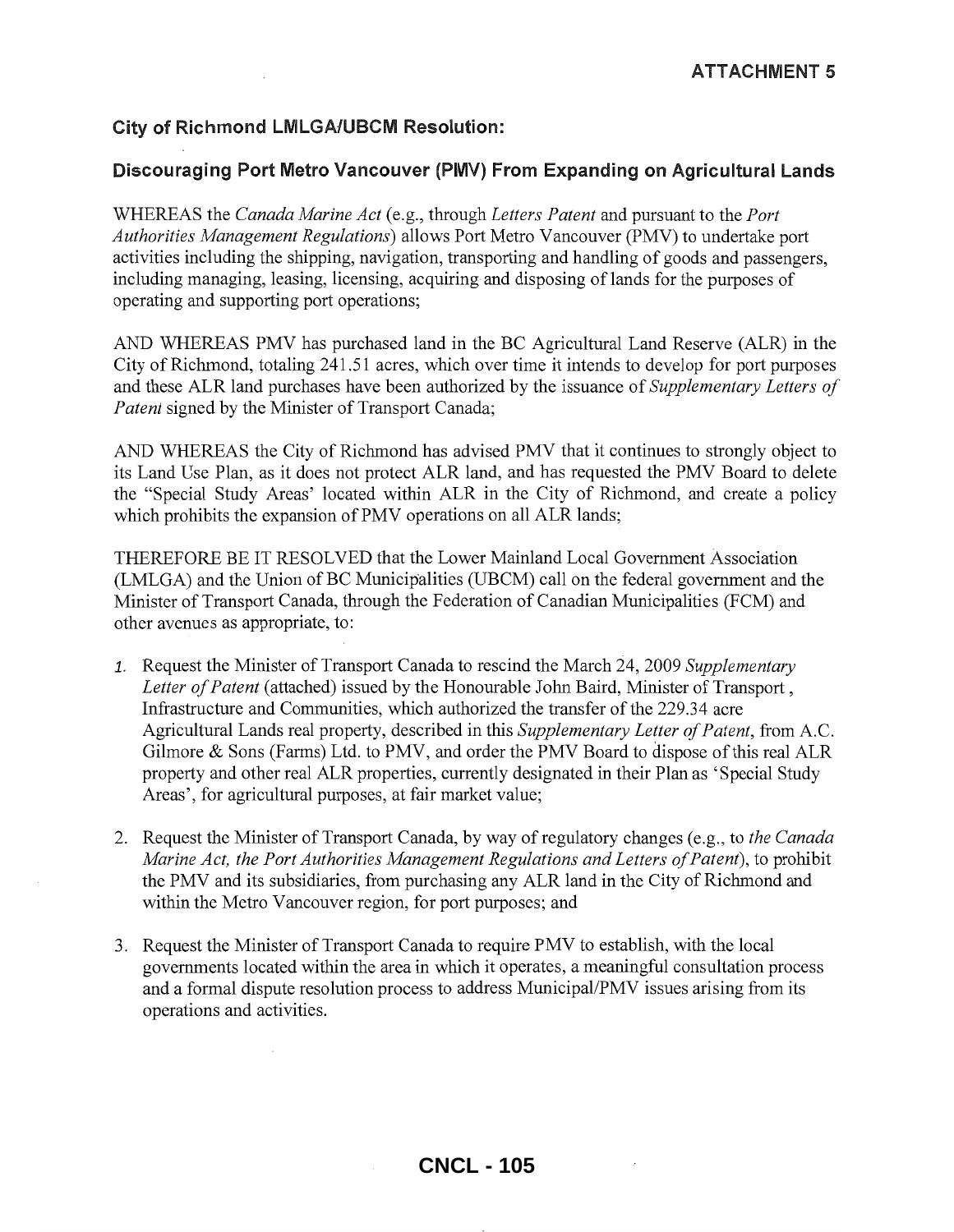Transports Transport Canada Canada

Place de Ville Official **K1A GNS** 

Fax (613) 990-8889 Télécopieur (613) 990-8889

**stander** SEP D 4 2009

Your Ric Volte référence

Cru Sie - Naue (dibrence AHP 7060-120-19-4

April 7, 2009

Mr. Robin Silvester President and Chief Executive Officer Vancouver Fraser Port Authority 100 The Pointe 999 Canada Place Vancouver, British Columbia V6C 3T4

Dear Mr. Silvester:

I am pleased to enclose English and French versions of the Supplementary Letters Patent issued by the Minister of Transport, Infrastructure and Communities to amend Schedule C of the Letters Patent to reflect the acquisition of 6131 & 6220 No. 8 Road from A.C. Gilmore & Sons (Farms) Ltd.

As these Supplementary Letters Patent are to be effective upon registration in the Land Registration Office of the transfer documents, copies of the registered document(s) should be forwarded to this office at the earliest opportunity for deposit with the original Supplementary Letters Patent in the Transport Canada Legal Registry.

These Supplementary Letters Patent will be published in the April 11, 2009 issue of the Canada Gazette pursuant to subsection 8(3) of the Canada Marine Act.

Should you have any questions, please feel free to contact me at (613) 949-9436.

Yours truly,

Robert Spencer, Manager, Port Property Airport and Port Programs

Enclosures

Cc: Irene Gauld, VFPA

 $C$ anad $\ddot{\mathbf{a}}$ 

35-0208 (96-12)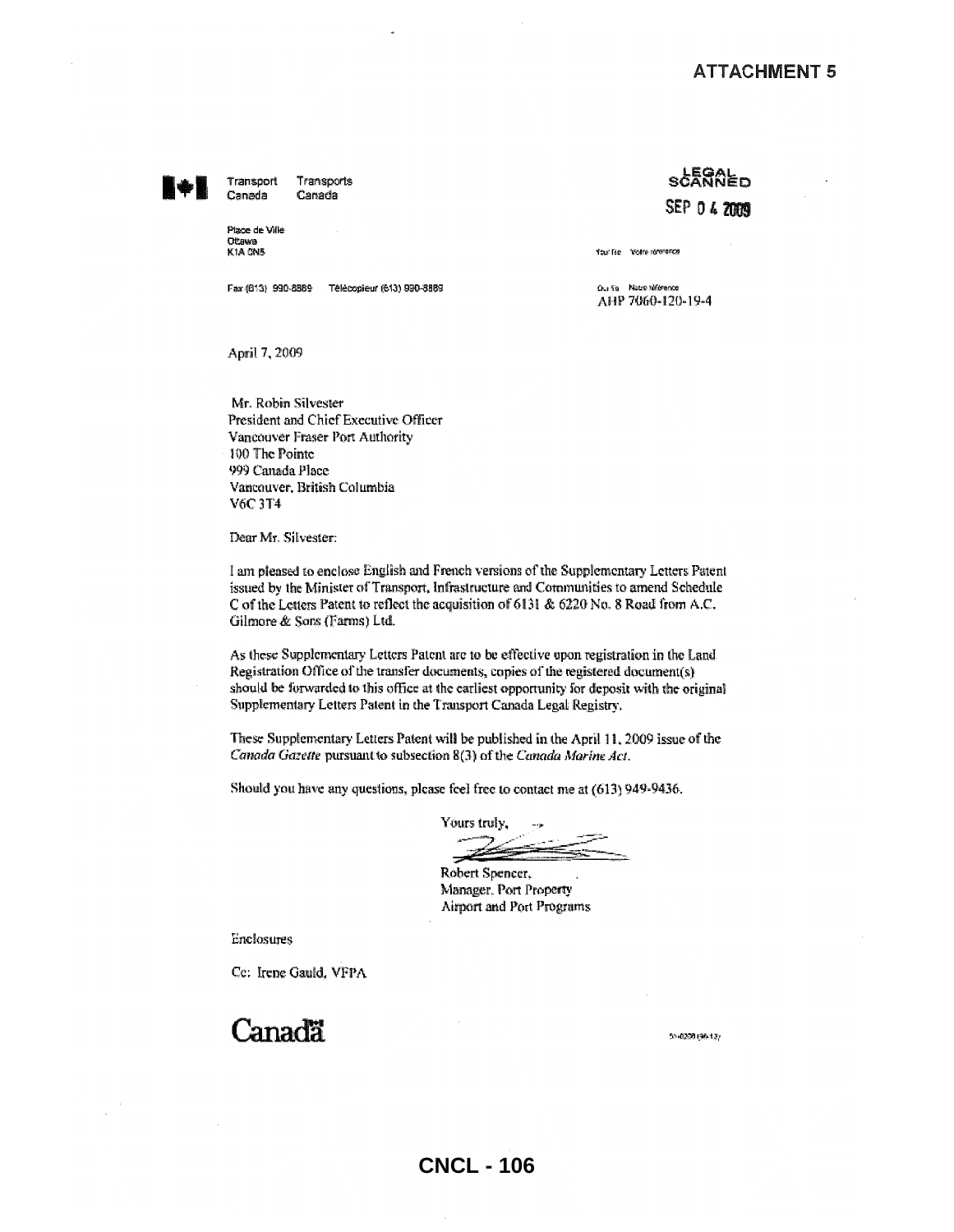#### **CANADA** SUPPLEMENTARY LETTERS PATENT issued to the VANCOUVER FRASER PORT AUTHORITY

#### BY THE MINISTER OF TRANSPORT, INFRASTRUCTURE AND COMMUNITIES

WHEREAS effective January 1, 2008 the port authorities of Vancouver, Fraser River and North Fraser amalgamated to continue as the Vancouver Fraser Port Authority ("Authority");

WHEREAS Letters Patent were issued by the Minister of Transport, Infrastructure and Communities for the Authority pursuant to paragraph  $59.7(k)$  of the Port Authorities Management Regulations effective January 1, 2008;

WHEREAS in support of port operations the Authority wishes to acquire from A.C. Gilmore & Sons (Farms) Ltd. the real property described below;

WHEREAS Schedule C of the Letters Patent describes the real property, other than federal real property, held or occupied by the Authority;

WHEREAS the board of directors of the Authority has requested the Minister of Transport, Infrastructure and Communities to issue Supplementary Letters Patent to add to Schedule C of the Letters Patent the real property described below;

NOW THEREFORE under the authority of section 9 of the Canada Marine Act, the Letters Patent are amended by adding to Schedule C of the Letters Patent the real property described as follows:

| <b>PID Number</b> | Description                                                                                                                                                                                                                                               |
|-------------------|-----------------------------------------------------------------------------------------------------------------------------------------------------------------------------------------------------------------------------------------------------------|
| 013-055-887       | SECTION 7 BLOCK 4 NORTH RANGE 4 WEST EXCEPT<br>FIRSTLY: THE NORTH EAST QUARTER SECONDLY: THE<br>EAST 12.5 CHAINS OF THE SOUTH EAST QUARTER<br>THIRDLY: .919 ACRES ON THE NORTH WEST QUARTER<br>ON PLAN WITH BYLAW FILED 53425 NEW WESTMINSTER<br>DISTRICT |
| 004-137-973       | <b>SECTION 12 BLOCK 4 NORTH RANGE 5 WEST</b><br>EXCEPT: (1) PARCEL "A" (REFERENCE PLAN 14013);<br>(2) PART CONTAINING 5260.4 SOUARE<br><b>METRES ON PLAN BCP393:</b><br>NEW WESTMINSTER DISTRICT                                                          |

Received and filed under

Recu et classe sovs.

In Registry of Legal Services Transport Canada 7141 P

**Yo...** au Bureau d'envegistrement du Service juridique de **Louisiants** Central